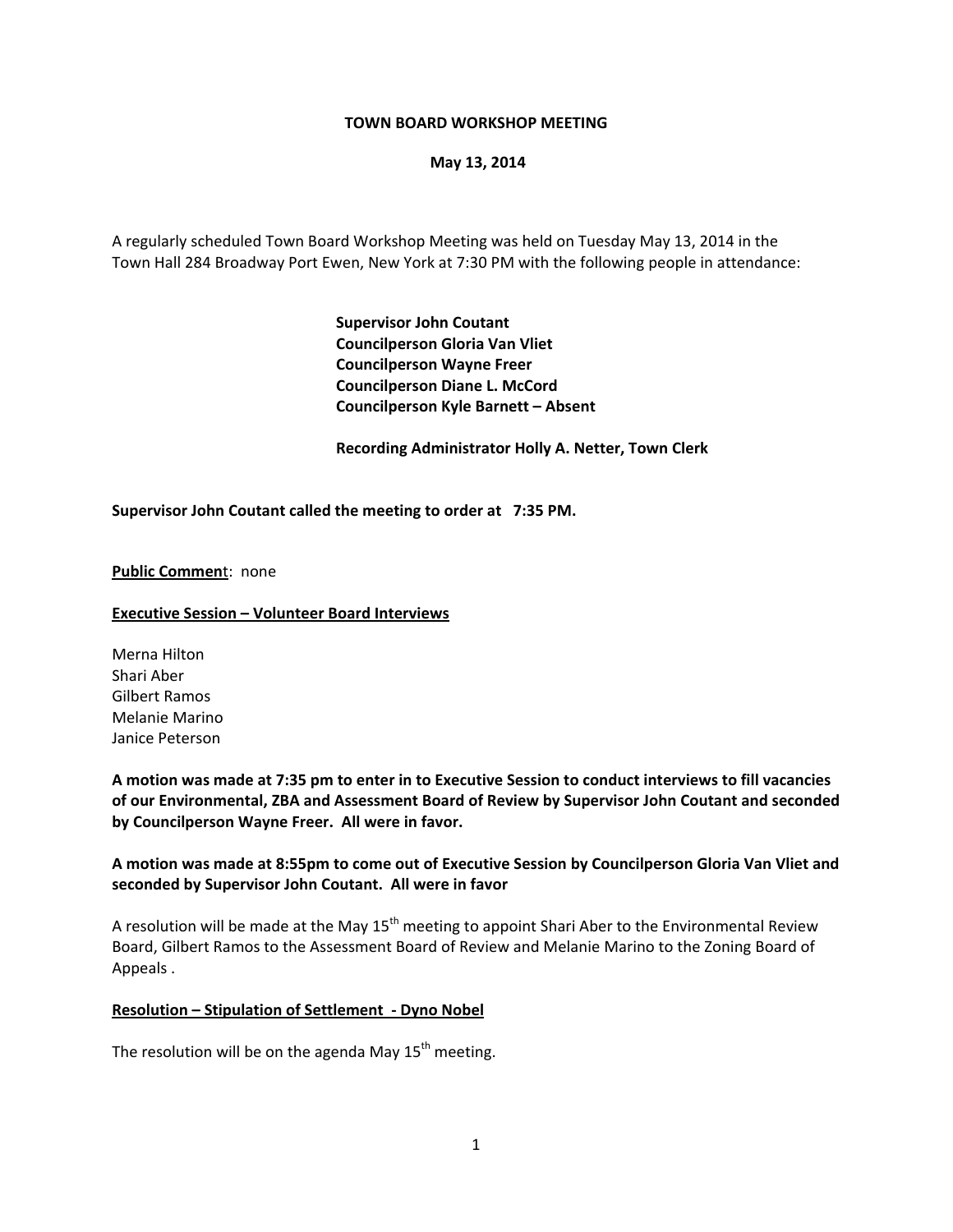## **Central Hudson – Sturgeon Pool Substation**

Central Hudson is putting another substation over on Coutant Drive in the Town of Rosendale directly across the Wallkill from our existing property. The station will put out as much as the existing station does now. Supervisor Coutant will answer that letter that was received stating the Town has no concerns or objections.

# **DEC – Hidden Harbor Yacht Club**

Hidden Harbor Yacht Club is excavating and putting their fill against our property at the northern end of Minturn Street. Supervisor Coutant has the official document stating we will receive this fill and the Town is ecstatic. The excavating is coming from inside of the cove and the fill will be great quality.

# **Resolution – Randolph Horner – Authorized Agent for Esopus Solar**

Resolution will be addressed at the Town Board meeting on May 15, 2014 to move the solar project at the transfer station forward.

## **Basketball Hoop‐ Connelly – Repair Estimate**

As a follow up to the last workshop meeting, Dan Vedder was able to get an estimate of \$250.00 to repair the Basketball Hoop in Reiker's Park in Connelly. It was cost prohibitive to try to replace the unit. Steve Cross will repair and get it back in working order.

## **Repair Estimate – Handrail for Sidewalk at end of Hamilton Court**

The highway department has the pieces that are needed to repair the railing for the walking path at the end of Hamilton Court. Steve Cross will be able to fix it for \$400 but that would not include the posts going into the ground. Steve said it would be a monumental project. Prior to the work being done, the Insurance Company will be asked to do a risk assessment of the walkway to determine whether it should be closed.

## **Corner Stone Telephone Company**

Supervisor Coutant received a letter from Corner Stone Telephone Company. They are offering a few new options and bundled services. The Town Board will look into the program to see if there is any cost saving opportunities. Yet will ere on the side of caution because bundles often end up costing more after the initial deal expires. Several Board Members questioned why we do not have caller Id; is it an option that is available that we are just not utilizing.

# **Property Condemnation ‐ Robert Levreault – 113 E. Main St., Port Ewen & Robert Playford – 193 Union Center Road**

The notice of hearing for the above mentioned properties was posted to the Daily Freeman on April 29, 2014. A hearing will be held on May 15, 2014 at 7:30 pm to determine and approve the removal of unsafe structures. An amount of \$10,000 was in this year's budget for the removal of unsafe structures.